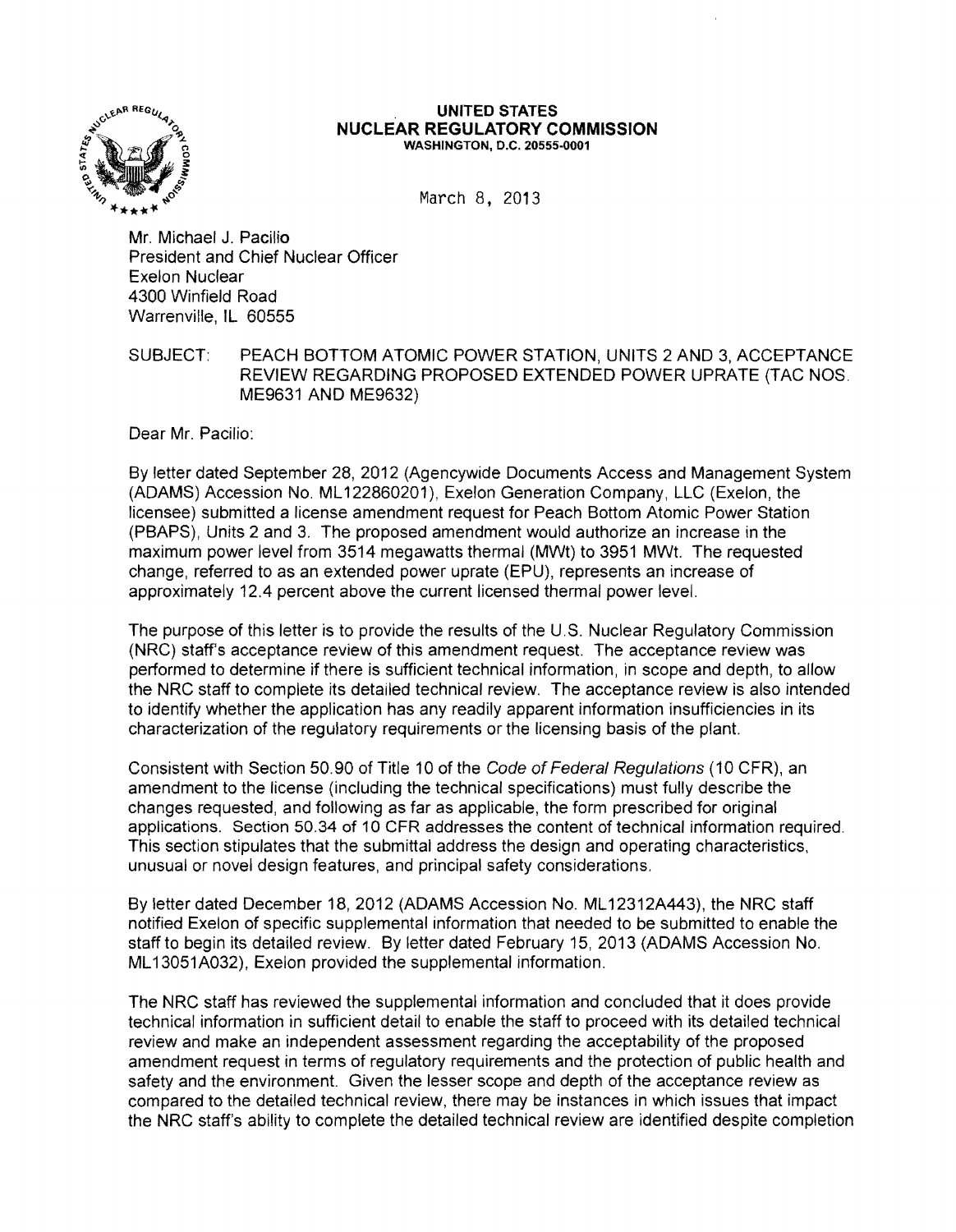M. Pacilio - 2

of an adequate acceptance review. You will be advised of any further information needed to support the NRC staff's detailed technical review by separate correspondence.

Your application dated September 28,2012, requested that the NRC staff complete its review by June 30, 2014. While the NRC staff will endeavor to meet this date, we note that the timeliness performance goal for EPU reviews is 18 months from the date of acceptance of the application for review (i.e., 18 months from the date of this letter). The timeliness goals for power uprate reviews is discussed in SECY-12-0084, "Status Report on Power Uprates," dated June 15,2012 (ADAMS Accession No. ML 12116A342).

The NRC staff notes that the licensee's emergency core cooling system (ECCS) loss-of-coolant system (LOCA) analysis, supporting the proposed EPU, was performed using a fuel rod thermal-mechanical code that does not account for the effects of thermal conductivity degradation (TCD). As discussed in NRC Information Notice (IN) 2011-21, "Realistic Emergency Core Cooling System Evaluation Model Effects Resulting from Nuclear Fuel Thermal Conductivity Degradation," dated December 13,2011 (ADAMS Accession No. ML113430785), and **IN** 2009-23, Supplement 1, "Nuclear Fuel Thermal Conductivity Degradation," dated October 26, 2012 (ML121730336), safety analyses performed for reactors using methods that do not account for TCD may underestimate the fuel's calculated peak cladding temperature. As such, it is the staff's intent to request the licensee to provide information based on revised ECCS LOCA analyses that account for the effects of TCD. This information will be requested by separate correspondence. Untimely resolution of this issue will impact the overall EPU review schedule.

If you have any questions, please contact me at (301) 415-1420,

Sincerely,

 $BR_{m,n}$ 

Richard B. Ennis, Senior Project Manager Plant Licensing Branch 1-2 Division of Operating Reactor Licensing Office of Nuclear Reactor Regulation

Docket Nos. 50-277 and 50-278

cc: Distribution via Listserv